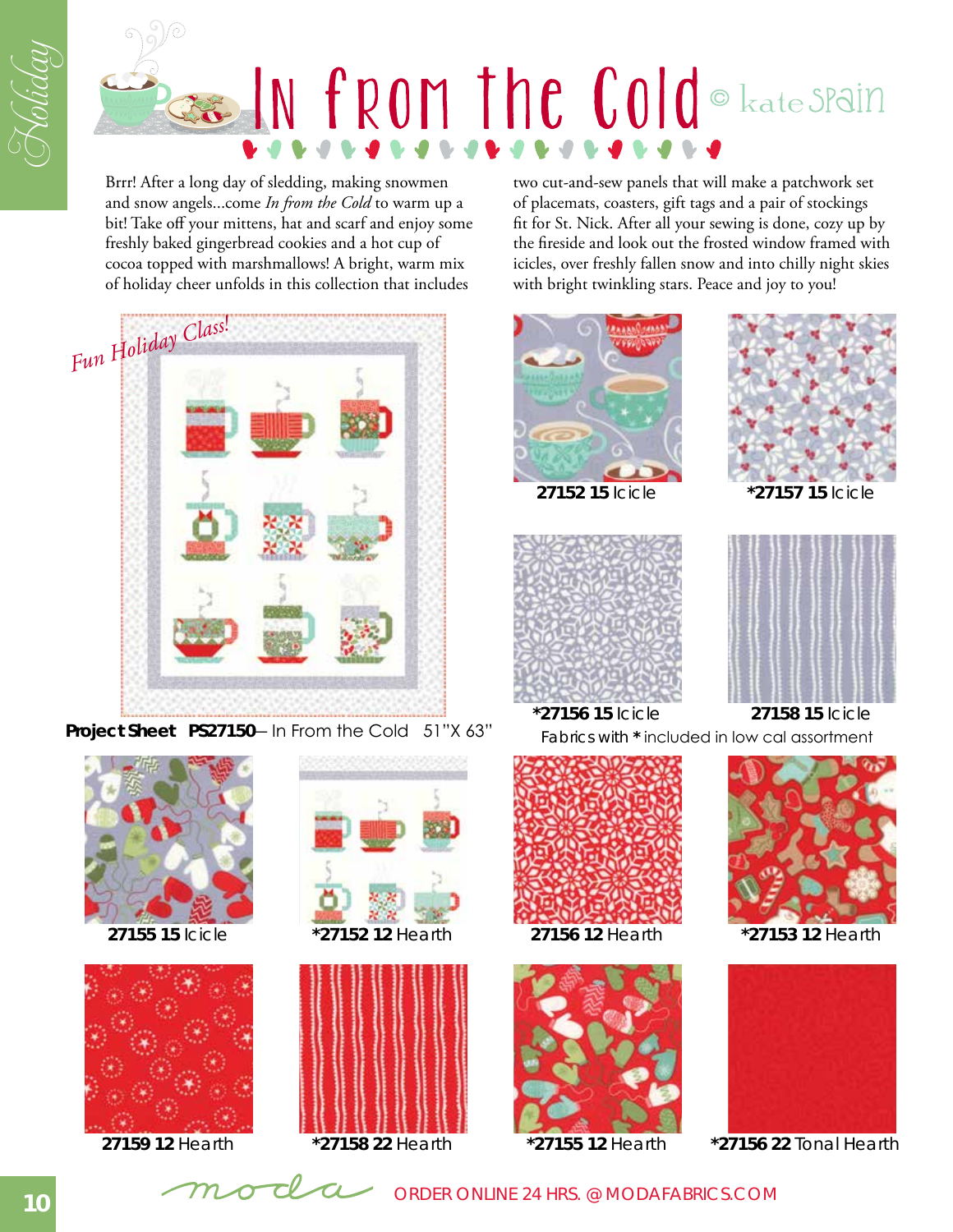

 **\*27156 13** Juniper



**\*27157 13** Juniper



**27158 13** Juniper



 **27159 13** Juniper



**\*27152 13** Juniper



**27153 13** Juniper





**\*27154 13** Juniper



**\*27155 13** Juniper



**\*27154 11** Marshmallow



**27158 12** Marshmallow



**\*27159 11** Marshmallow



**\*27153 11** Marshmallow



**\*27156 11** Marshmallow **27152 11** Marshmallow



moda

**27155 11** Marshmallow

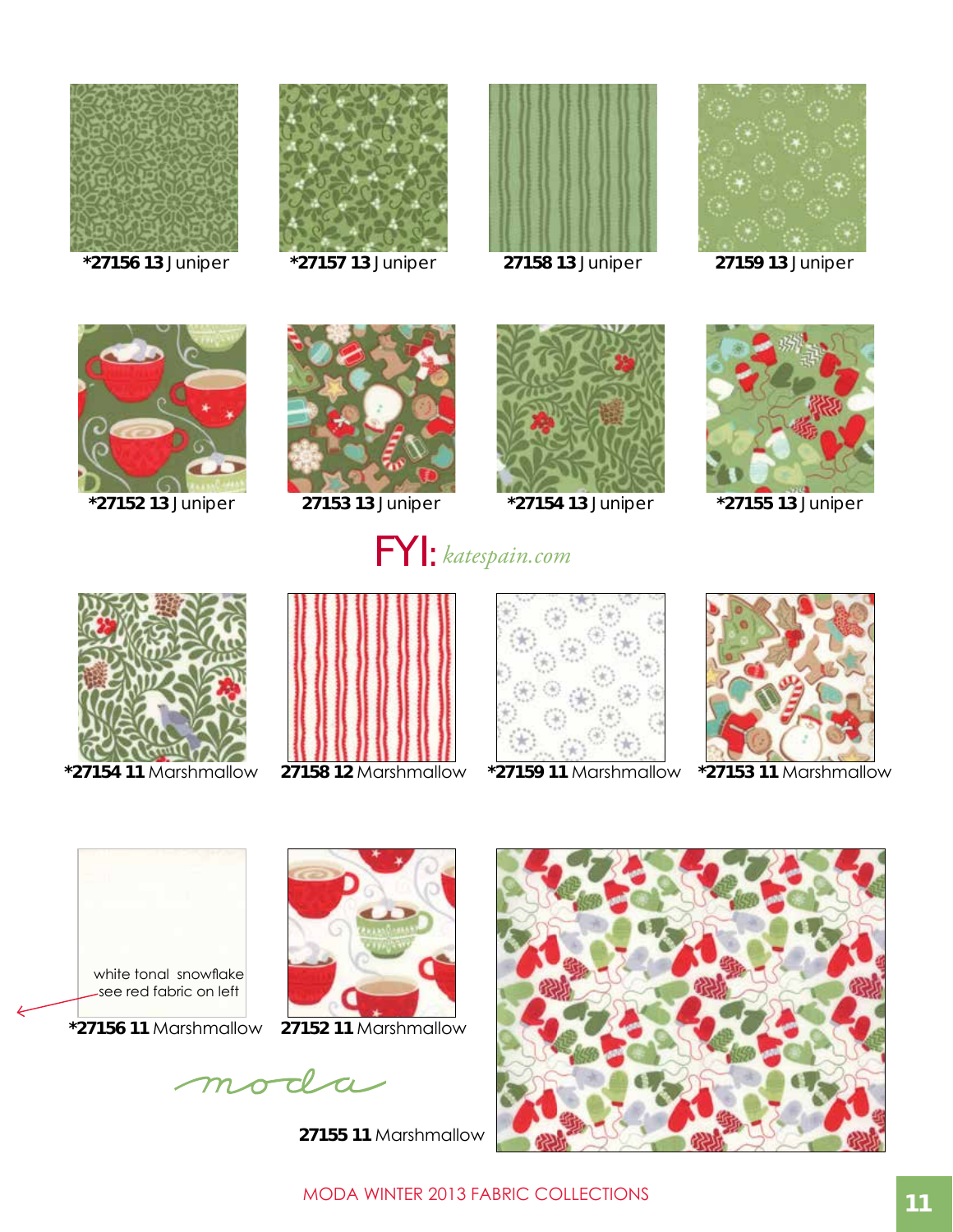

**27153 14** Mint



**27157 14** Mint



**\*27158 14** Mint







**\*27154 14** Mint

Ą









**27156 14** Mint

**15**



*Choose to make: Placemats, Table Runner, or Small Pillows; plus Coasters with this panel!*

**10 20**





**27150 11** Panel Multi **27151 11** Panel Multi *Make and decorate 2 Stockings using this panel! Stockings are approx. 17"*





Only AB's include both panels. JR's, LC's, MC's & PP's include two each of 27156-11, 12, 13, 14 & 22.

•100% Premium Cotton •37 Prints *Delivery: June, 2013*